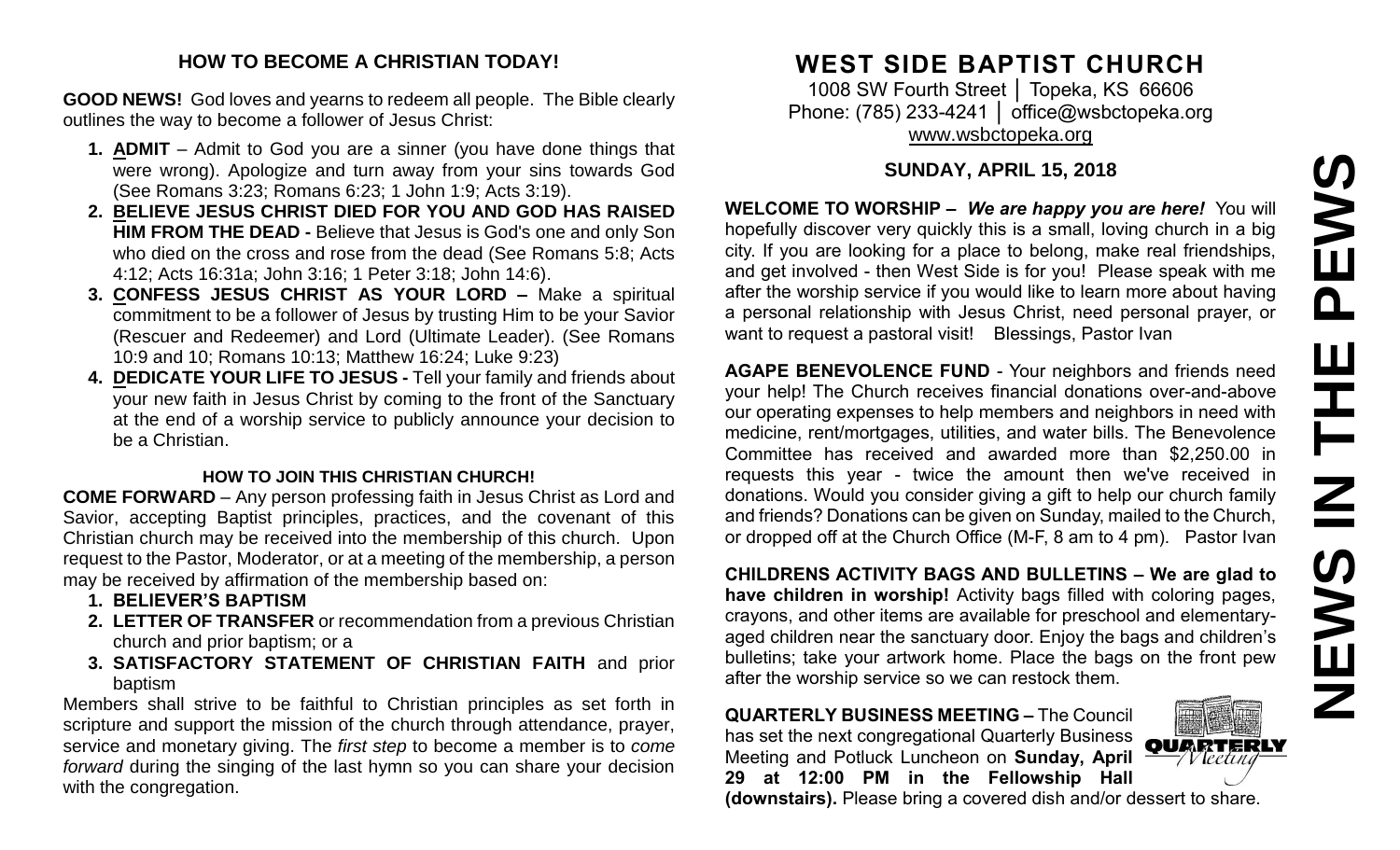## **AMERICA FOR CHRIST OFFERING (AFC) –** Thank

you to every family who gave to the annual **America for Christ Offering (AFC)**. This offering helps fund evangelistic and mission work in the Central Region (Arkansas, Kansas, and Oklahoma) as well as the work of the American Baptist Home Mission Societies in N. America and Puerto Rico. **We have** 



**received \$ \$1,266.02 towards our goal of \$1,500.00.** Please bring your coin collection box to church and place them on the Communion Table.



**BREAKFAST ON SUNDAYS** – Sign-up if you plan to attend the free breakfasts on Sunday mornings in the Fellowship Hall starting at 8:30 am. All ages are welcome to eat for free.

**BIBLE STUDY –** Come for the free one-hour small group study of the biblical book **"ACTS OF THE APOSTLES" on Wednesdays at 10:30 am in Holmer Hall**. The Bible study is taught start-to-finish ("lectio continua"), no previous experience necessary. Bible studies are free and open to the public.

**CHRISTIAN EDUCATION** - The Christian Education Committee will meet on **TUESDAY, APRIL 17 at 5:30 PM in Holmer Hall**. See Alice Payne, Coordinator, for more information.

**DOORSTEP, INC. –** Our local mission partner, Doorstep Inc., will host their **ANNUAL BANQUET** honoring their volunteers on **Thursday, April 26 at 6:30 pm in St. Andrews Presbyterian Church**. They will have a speaker, entertainment, volunteer awards, quilt drawing, taco bake for dinner and a Love Offering for Doorstep! **Reservations are due by April 24.** Call the Doorstep Office (8am – 3pm) at (785) 357-5341 to make a



· DOORSTEP ·

reservation. They will have the **Quilt Drawing (Raffle) at \$1 per chance** but you do not have to present to win! See Chuck Cozad, our Doorstep representatives for tickets or buy them at the banquet before dinner!

**FIFTH SUNDAY SING –** The "Fifth Sunday Sing" will be held on **April 29**. Please share your requests with Janet Nyfeler or Jan Mauck before April 22.

## **WEEKLY CALENDAR**

#### **SUNDAY, APRIL 15**

| $8:30$ am  | Breakfast (FH)                   |
|------------|----------------------------------|
| $9:15$ am  | <b>Sunday School</b>             |
| $10:30$ am | Worship Service (S)              |
| $2:00$ pm  | <b>Mission Meeting</b>           |
| $4:00$ pm  | Contemporary Worship Service (S) |
|            |                                  |

## **MONDAY, APRIL 16 PRAIRIE PASTORS CONF. (OMAHA)** 9:00 – 11:00 am Baby Closet Ministry 6:00 – 9:00 pm Capital City Men's Chorus (FH)

 **TUESDAY, APRIL 17 PRAIRIE PASTORS CONF. (OMAHA)** 9:00 am Music Committee Meeting 5:30 pm Christian Ed Meeting (HH)

## **WEDNESDAY, APRIL 18 PRAIRIE PASTORS CONF. (OMAHA)**

| $10:30$ am       | <b>NO Bible Study (HH)</b>                 |
|------------------|--------------------------------------------|
| $4:00 - 6:00$ pm | Fruit & Vegetable Food Pantry (FH)         |
| $4:30 - 7:00$ pm | <b>Baby Closet Ministry</b>                |
| $4:30$ pm        | Open Gym Time                              |
| 5:30 pm          | Supper (FH)                                |
| 6:00 pm          | <b>WWW Kids Bible Club and Adult Study</b> |
| 7:00 pm          | Choir Rehearsal (S)                        |
|                  |                                            |

### **THURSDAY, APRIL 19**

1:00 – 3:00 pm Baby Closet

### **FRIDAY, APRIL 20**

#### **SATURDAY, APRIL 21**

1:00 pmWorship Practice (S)

**This Sunday, April 15 there will be a brief Sunday School teacher meeting after the Worship Service. All Sunday School teachers please plan to attend.**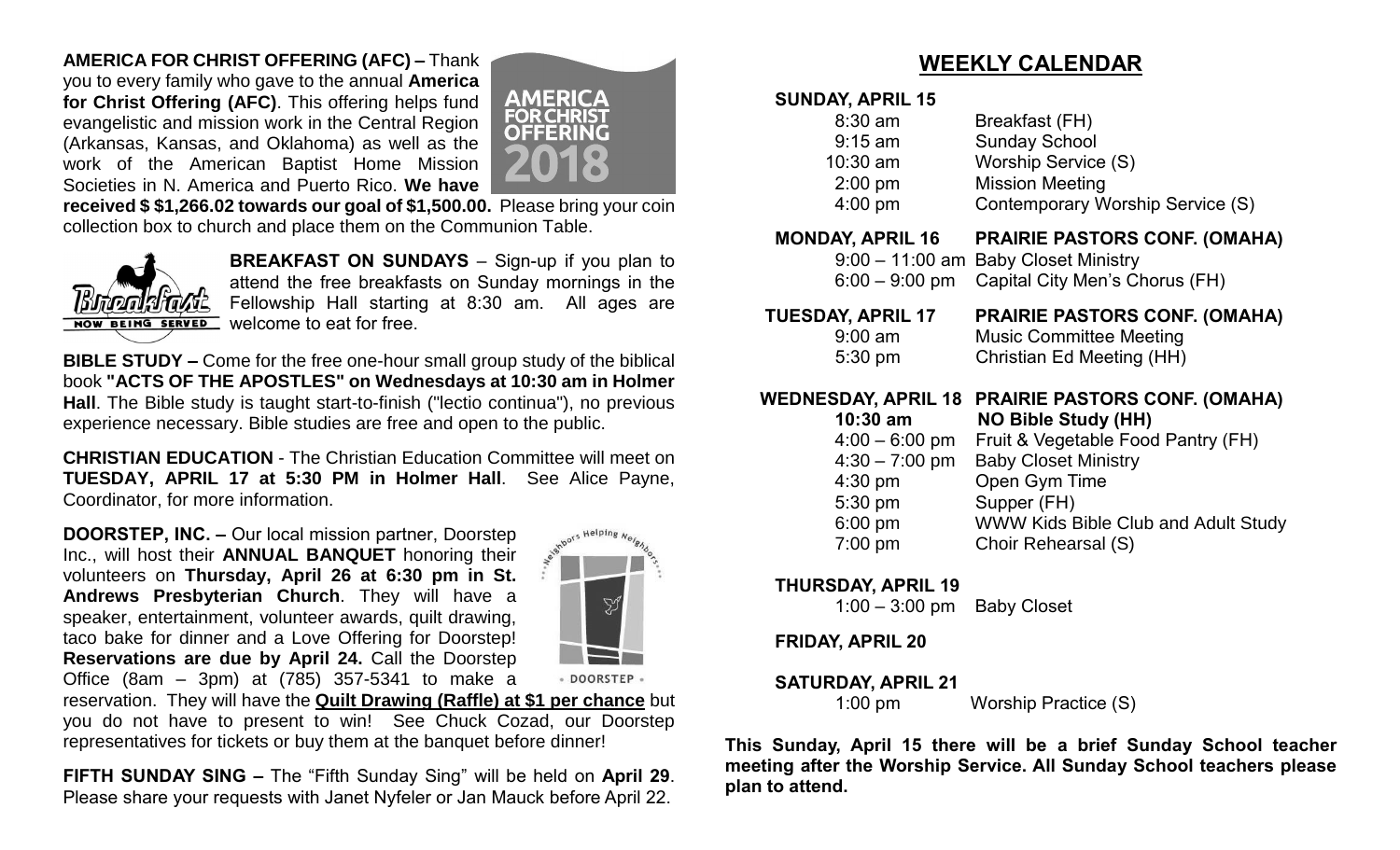# **IN OUR THOUGHTS AND PRAYERS**

Central Congregational Church – Pastoral Candidate Weekend Mark Arnold – Healing for health concerns Mark Calloway – Healing for health concerns Al Carpenter – Healing for health concerns Harry and Pat Carpenter – Healing for health concerns Esther Carrier – Healing for health concerns Hilda Lundgren – Healing for health concerns – wound care Nancy May – Healing for health concerns Marie Merrifield – Healing for health concerns – wound care Rogene Moody – Healing for health concerns – wound care Don Morris – Healing for health concerns Janet Nyfeler – Healing for health concerns Ken Paslay – Healing for health concerns Becky Poe – Healing for health concerns Bob Roesler – Interim Minister at FBC of Topeka, starting Feb. 1, 2018 Jill Roesler – Healing for health concerns Keith Springer – Healing for health concerns (Marianne Spano's brother) Lola Zab – Healing for health concerns (Marianne Spano's sister)

## **HOMEBOUND:**

\*June Cunningham – Healing for health concerns (Brewster Place) \*Helen Farrar – Healing for health concerns (Plaza West Care Center) \*Gerald Haney – Healing for health concerns \*Russ Hunter – Healing for health concerns \*Mary Lou Johnson – Healing for health concerns (Aldersgate) \*Alice Kieffer – Healing for health concerns \*Karen Kirby – Healing for health concerns \*Reginald Kirby – Healing for health concerns \*Etta Landis – Healing for health concerns (Legend at Capital Ridge) \*Madeleine Martinson – Healing for health concerns (Fleming Place) \*Mae Martin – Healing for health concerns (Plaza West Care Center) \*Theo Penny – Healing for health concerns (Lawrence) \*Juanita Plankinton – Healing for health concerns \*Hazel Smith-Tindall – Healing for health concerns

**FRUIT & VEGETABLE FOOD PANTRY –** Free bread, fruits, and vegetables on **Wed. from 4:00 pm to 6:00 pm**  or while supplies last. **Program eligibility:** Households in Topeka area (zip code 66601-66619). **ID required:** a piece of US Mail with client's name and current address for identification. One household per address. Client must be present. All food is available no cost.



**MUSIC COMMITTEE –** The Music Committee (Choir Director, Organist, and Pastor) has its weekly meeting to select hymns, songs, and spirituals for worship services on **Tuesdays at 9:00 am in Holmer Hall.** All are welcome!

**MIDDLE SCHOOL ACTIVITY** – Fran and Pastor will be taking the Middle School Students to the Topeka Community Concert Association / 'On Stage Live'! concert, *Side Street Strutters,* **today (April 15) at 3:00 PM** in the Topeka Performing Arts Center. Thank you to Nancy and Wayne Cottril for providing the extra tickets for the youth to attend this performance.

**MISSIONARIES VISITING** – Our church financially and prayerfully supports more than 180 Global Servants (missionaries) through International Ministries (IM). West Side Baptist Church will host the **Rev. Emerson and Ivy** 



**HARVESTERS** COMMIN **FOOD NETWORK** 

**Wu,** ABCUSA Global Servants serving in China and Hong Kong, on **Sunday, April 29 at 4:00 pm**. Join us for this important You can find more information about the Wu family and their work in China at: www.internationalministries.org.